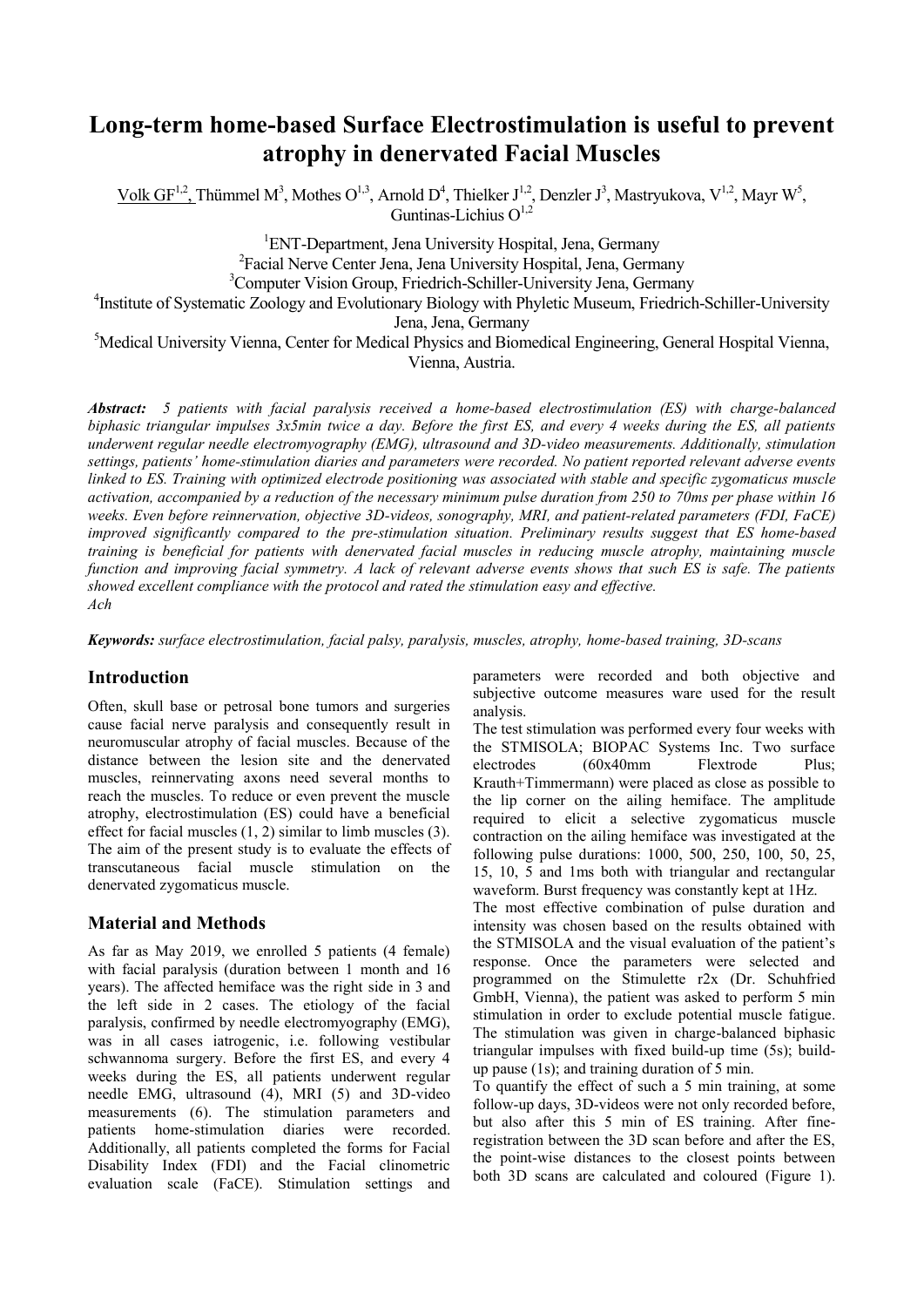Blue means 0 mm distance and red means 3 mm distance. White and black squares indicate facial landmarks (black  $=$  before ES; white  $=$  after ES).

At home, the training was performed 3x5min with 5 min pause between in the morning and in the evening every day till the next follow-up after 4 weeks. All patients recorded every stimulation in a dairy.



Figure 1: The changes of the surface of the face due to 5 minutes of electrostimulation are visualised as "Heatmap". Example of one patient with denervated facial muscles on the left side. After fine-registration between the 3D scan before and after the ES, the pointwise distances to the closest points between both 3D scans are calculated and colored. Blue means 0 mm distance and red means 3 mm distance. White and black squares indicate facial landmarks (black = before  $ES$ ; white = after ES). The red area corresponds to the activated zygomatic muscle. So a positive increase of muscle tension even after the ES can be detected.

## **Results**

No patient reported relevant adverse events linked to ES home-based-training. Training with optimized electrode positioning associated with stable and specific zygomaticus muscle activation, accompanied by a reduction of the necessary minimum pulse duration from 250 to 70ms per phase within 16 weeks (Figure 2). Even before reinnervation, objective parameters (3D-videos (Figure 1), sonography, MRI) and subjective parameters (FDI, FaCE) improved significantly compared to the prestimulation situation.

The changes of the surface of the face recorded by 3Dvideoas were visualised by this "Heatmap". In Figure 1, the example of one patient is provided: The Patient had denervated facial muscles on the left side. After fine registration of the 3D scans before and after ES, the corner of the paralytic left corner of the mouth moved 5.3 mm latero-cranial. The red area with changes from at least 3 mm corresponds to the activated zygomatic muscle. So a positive increase of muscle tension even after the ES can be detected.

## **Conclusions**

ES home-based training is beneficial for patients with denervated facial muscles in reducing muscle atrophy, maintaining muscle function and improving facial symmetry. The accurate selection of the stimulation parameters and positioning of the electrode is necessary to ensure the training specifically for the selected facial muscle. A lack of relevant adverse events shows that such ES is safe. The patients showed excellent compliance with the protocol and rated the stimulation easy and effective.



Figure 2: Change of pulse duration used for daily electrostimulation (ES) home training over the first 24 weeks. The different colour coded graphs show the values of each single patient. A reduction of the pulse duration needed is seen over time in most patients.